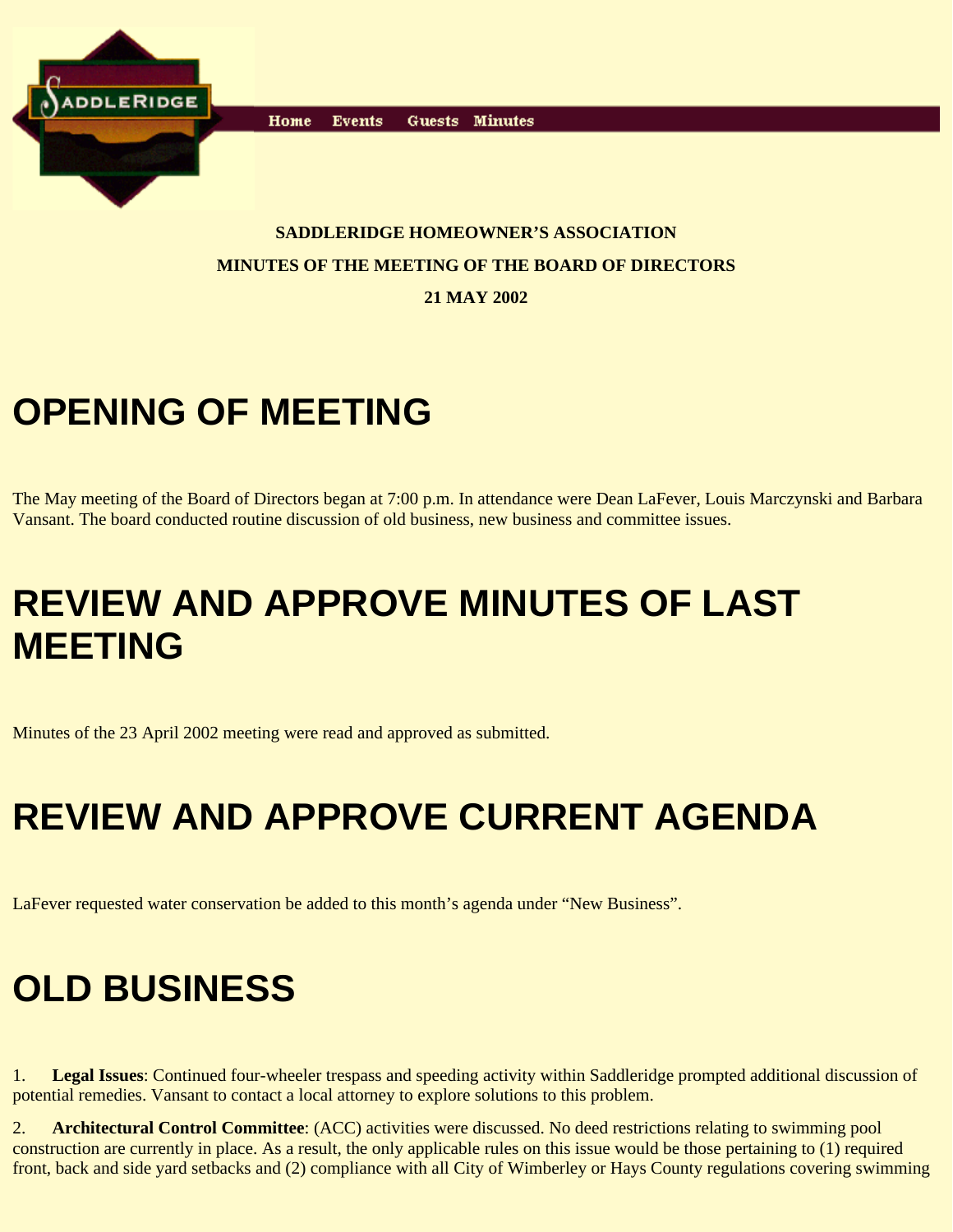pool construction. Addition of swimming pool guidelines or deed restrictions would require the approval of two thirds of all Saddleridge Property Owners.

3. **Maintenance / Repair Issues**: LaFever and Caballero completed repairs of lights and irrigation at Saddleridge Drive entry. Clubhouse painting will be competitively bid and scheduled for completion soon. LaFever has been hand watering Clubhouse landscaped areas.

4. **Saddleridge Roads**: Francis Savage to contact Hays County regarding the urgent need for roadside mowing throughout Saddleridge.

5. The Saddleridge homeowner database was discussed. Microsoft Access is currently in use and has been revised to assure it meets all current needs.

6. How to infuse more vitality into the Saddleridge website was discussed. Marczynski to contact our webmaster.

7. LaFever advised he prepared and sent a letter of appreciation to Jerry Moss for his excellent service as Saddleridge HOA Secretary.

# **REVIEW MONTHLY FINANCIAL STATEMENTS**

1. Marczynski provided a comprehensive review and status of HOA checking, CD and money market accounts as well as current Budget status report. Five thousand dollars have been transferred from the checking account into the money market account to allow that money to accrue more interest. Total balance of both accounts is \$15,271.02. Year to date expenses are \$10,135.00.

2. Marczynski updated status of homeowner dues receipts for 2002.

#### **MINUTES OF THE 5/21/02 MEETING OF THE BOARD OF DIRECTORS continued…**

#### **NEW BUSINESS**

1. The City of Wimberley intention to impose 'Blanket Zoning' on Section 1 and 2 was discussed at length. The City adopted a Comprehensive Zoning Ordinance (Ordinance No. 2001-010) on April 5, 2001 and recently requested the participation of all Subdivision Homeowner Association Boards to assist with its implementation. Imposition of this Ordinance would absolve all future property owners of the necessity of engaging in the time consuming and costly process of obtaining approval from the City of Wimberley Zoning Commission in order to construct a new residence within various Wimberley Subdivisions. Blanket Zoning would be applicable to all vacant properties. Existing residences are subject to a 'grandfather' clause, and not at issue. The Board had two primary concerns. The first was the necessity of providing Homeowner records to the City of Wimberley that could, conceivably, be deemed as proprietary. Second, it was believed that proceeding with actions necessary to comply with the City's request for participation would place the Board in the position of usurping the individual rights of a property owner. The Board does not have the right or authority to unilaterally participate in the Blanket Zoning process, without having first obtained